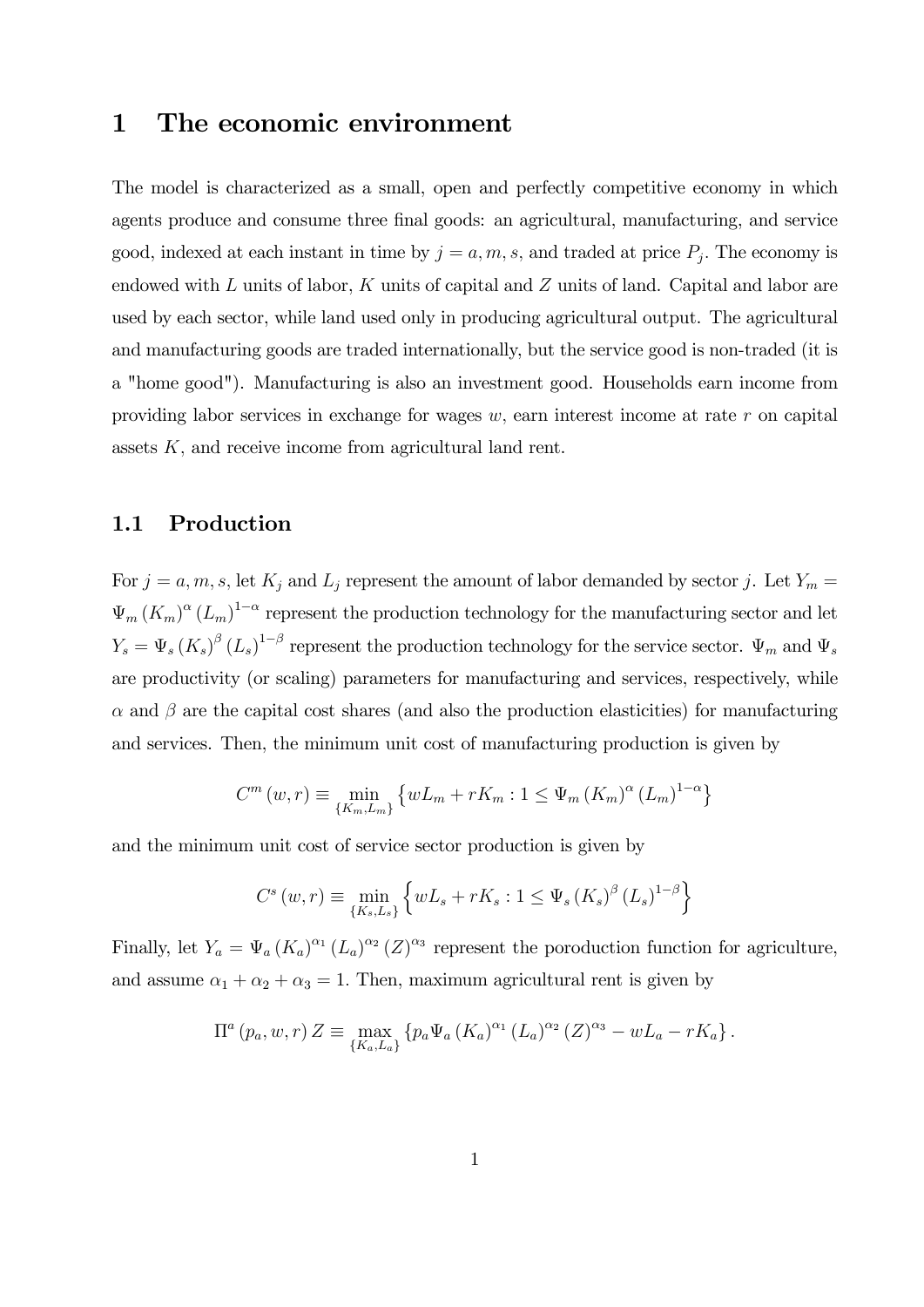#### 1.2 Households

The representative household receives utility from consuming the agricultural, manufacturing and service goods, denoted respectively by  $Q_a, Q_m(t)$ , and  $Q_s$ . Given normalized prices  $p_a = P_a/P_m$  and  $p_s = P_s/P_m$ , income, I, and utility function  $U = (Q_a)^{\gamma_a} (Q_m)^{\gamma m} (Q_s)^{\gamma s}$ , the maximum utility the household can realize is given by the indirect utility function

$$
V(p_a, p_s) I \equiv \max_{(Q_a, Q_m, Q_s)} \{ (Q_a)^{\gamma_a} (Q_m)^{\gamma m} (Q_s)^{\gamma s} : p_m Q_m + p_a Q_a + p_s Q_s \}
$$

## 2 The competitive equilibrium

**Definition 1** A competitive equilibrium is a set of factor and output prices,  $\{w, r, p_a, p_m, p_s\}$ , a set of factor allocations  $\{K_a, K_m, K_s, L_a, L_m, L_s\}$ , a set of production levels,  $\{Y_a, Y_m, Y_s\}$ , and a set of consumption levels,  $\{Q_a, Q_m, Q_s\}$  such that: (i) firms maximize profit, (ii) households maximize utility, (iii) factor markets clear, and (iv) Walras law holds.

A characterization of equilibrium:

(i) zero profits in manufacturing and services

$$
C^j(w,r) = p_j, \ j = m, s \tag{1}
$$

(ii) labor market clearing

$$
\sum_{j=m,s} \frac{\partial}{\partial w} C^j(w,r) Y_j - \frac{\partial}{\partial w} \Pi^a(p_a, w, r) Z = L \tag{2}
$$

(iii) capital market clearing

$$
\sum_{j=m,s} \frac{\partial}{\partial r} C^j(w,r) Y_j - \frac{\partial}{\partial r} \Pi^a(p_a, w, r) Z = \hat{k}
$$
\n(3)

(iv) non-traded good market clearing

$$
Q_s = -\frac{V_{p_s}(p_a, p_s) I}{V(p_a, p_s)} = Y_s
$$
\n(4)

where  $I$  will be maximum income, or gross domestic product (GDP).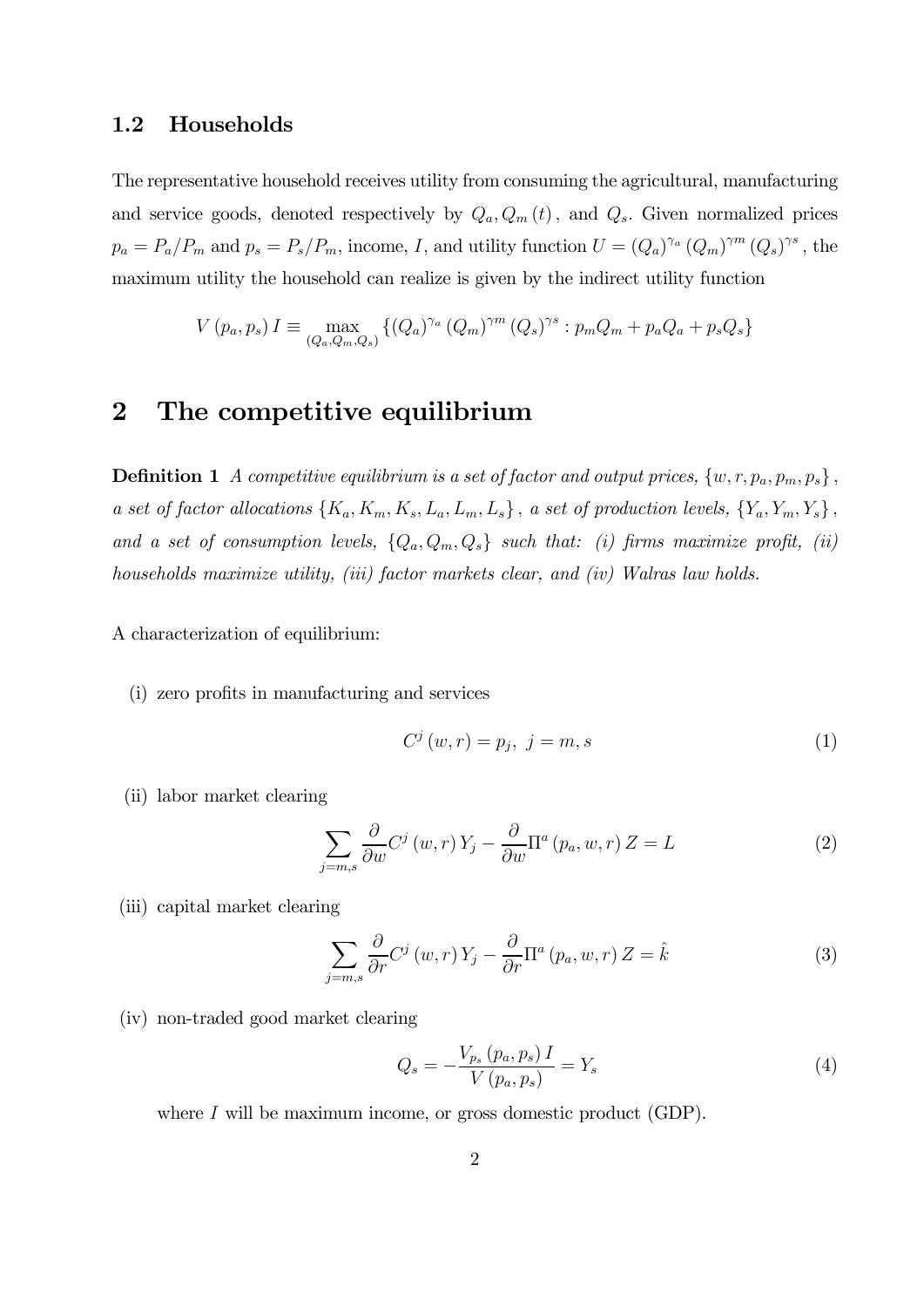This system has five endogenous variables  $\{w, r, Y_m, Y_s, p_s\}$  and five equilibrium conditions, i.e., equations  $(1) - (4)$ . So, in principle, you can set up Mathematica to solve for  $\{w, r, Y_m, Y_s, p_s\}$ , each as a function of the exogenous variables  $\{p_a, p_m, K, L, Z\}$ .

# 3 Problems

- 1. Create a Mathematica version of the three-sector model. As I warned in an earlier email, this is a challenging problem, and one on which you collaborate with at least one other person. Below are some hints at managing this project
	- (a) Use the zero profit conditions for solve for w and r as functions of  $p_m$  and  $p_s$ .
	- (b) Use the two factor market clearing conditions to solve for  $Y_m$  and  $Y_s$ .
		- i. You might want to first represent the partials of the unit cost functions as a constant, e.g.,  $\frac{\partial}{\partial w} C^m(w, r) = cmw$ . Then, after getting the expressions for  $Y^m$  and  $Y^s$ , substitute *cmw* with the general expression using the

$$
/.\;cmw \rightarrow \frac{\partial}{\partial w}C^m(w,r)
$$

command.

- ii. In general, if you have a problem getting Mathematica to solve a system of equations, look to see if you can represent some terms or expressions with constants, and then replace the term with the more complicated expressions.
- iii. Once you've done this, you should have  $w, r, Y_m$  and  $Y_s$  as a function of  $p_s$ and the exogenous variables.
- (c) Use the non-traded good market clearing condition to get the non-traded good price as a function of the exogenous variables.
- (d) Once you've done this, you can replace the  $p_s$  in  $w, r, Y_m$  and  $Y_s$  with the  $p_s^*$  you just derived.
- (e) Then you can do a variety of simulations to see what impact various policies can have on your model. There are other ways to perform simulations, and I'll leave it up to you to choose your approach.